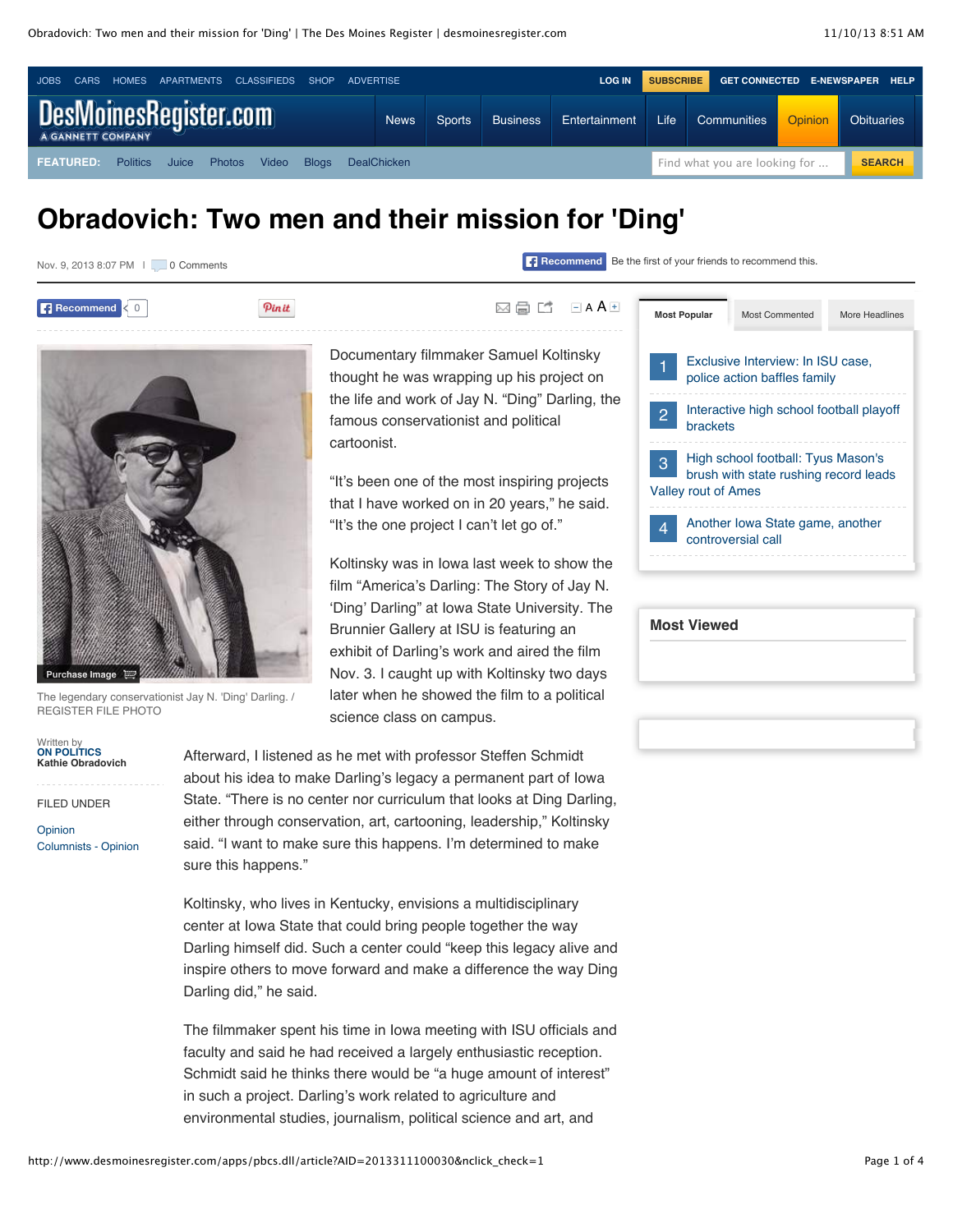

Christopher 'Kip' Koss

#### **HERE'S HOW TO LEARN MORE**

If you are interested in the Ding Darling documentary see the Marvo

Entertainment Group website: **<http://tinyurl.com/9zffwvt>** The Brunnier Gallery exhibit at Iowa State: **<http://tinyurl.com/n7evzv8>** Christopher "Kip" Koss' obituary: **<http://tinyurl.com/kqre5bt>**

more. "It has so many different dimensions to it," he said.

Darling, who was born in Michigan in 1876, spent his boyhood in Sioux City, teaching himself about the natural world. He worked as a reporter for the Sioux City Journal. A talented artist, he later won two Pulitzer Prizes as a political cartoonist for The Des Moines Register.

As a conservationist, he was visionary and relentless at lobbying government leaders for goals such as the creation of the Duck Stamp program and establishment of the national system of wildlife refuges. He organized conservation groups into the National Wildlife Federation.

"He was truly a modern-day Renaissance man," Koltinsky said.

The effort to consolidate and preserve Darling's history took on new urgency last week.

While in Iowa, Koltinsky learned that Darling's grandson, Christopher "Kip" Koss, who was intimately involved in the film project, had died early Monday in Florida. Koss was 78. During his life, Koss had worked diligently to preserve his grandfather's history, including spending

over a decade compiling and cataloging over 7,000 cartoons into a searchable, digital format.

Darling was ahead of his time, but his influence is needed today. Environmental stewardship and conservation should not be a partisan issue — and it's usually not with younger Americans.

Koltinsky asked Koss recently what Darling would have thought of today's polarized politics and denial of global climate change. Koss told him Darling would have "shuddered at what's taking place in Washington. This was contrary to the way that Darling operated.... He was able to bring people together in a cooperative way."

It's easy to detect Darling's influence in the way Koltinsky is pursuing this project. You can be sure you haven't heard the last of it, and that's a good thing for Iowa.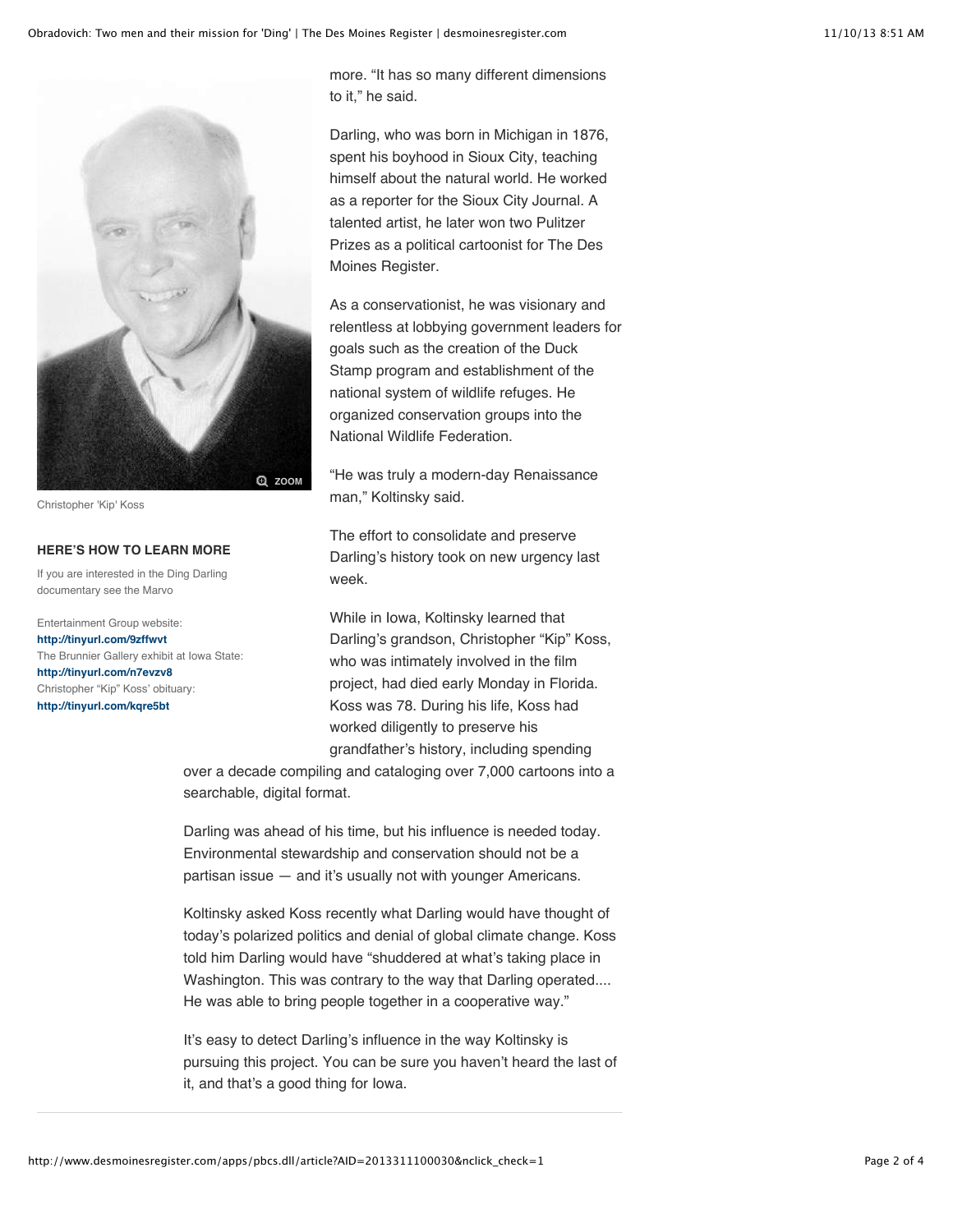#### **[View Comments](http://www.desmoinesregister.com/comments/article/20131110/OPINION01/311100030/Obradovich-Two-men-their-mission-Ding-) (0)** | **[Share your thoughts »](http://www.desmoinesregister.com/comments/article/20131110/OPINION01/311100030/Obradovich-Two-men-their-mission-Ding-)**

**YOU MIGHT BE INTERESTED IN**

[Iowa State professor, 10 others](http://www.desmoinesregister.com/article/20131108/NEWS/311080062/Iowa-State-professor-10-others-arrested-prostitution-sting) arrested in…

[Former Hawkeye Douthitt killed](http://www.desmoinesregister.com/article/20131031/SPORTS020502/131031044/Former-Hawkeye-Douthitt-killed-while-raking-leaves) while raking leaves

[Another View: Eyes will dry over](http://www.desmoinesregister.com/article/20131109/OPINION01/311090041/Another-View-Eyes-will-dry-over-Obamacare) **Obamacare** 

[Father of teen shot in Ames 'just](http://www.desmoinesregister.com/article/20131108/NEWS/311080039/Father-teen-shot-Ames-just-wanted-call-help-) wanted to call for…

[3 students at Indianola High](http://www.desmoinesregister.com/article/20131101/NEWS01/131101002/3-students-Indianola-High-School-charged-alleged-bomb-threat) School charged in alleged…

[Is It the End of Stainless Steel?](http://www.oveninfo.com/features/is-stainless-still-king-of-the-kitchen.ht?u) (Oven Info)

SPONSORED LINKS [13 Things a Movie Theater](http://www.rd.com/slideshows/13-things-a-movie-theater-employee-won%E2%80%99t-tell-you/) Employee Won't Tell You (Reader's Digest)

[Tim Kreider is spot-on with](http://copyrightalliance.org/2013/10/tim_kreider_spot-_slaves_oped) "Slaves" OpEd (Copyright Alliance)

[Strip superstars: Las Vegas](http://www.lasvegasweekly.com/news/2013/apr/26/megabucks-djs-las-vegas-top-earning-djs/)' Top Five highest-paid... (Las Vegas Weekly)

[5 Graduate Degrees You](http://education-portal.com/articles/Best_Graduate_Degrees_to_Earn_Online.html?src=ob&tid=7) **Should Just Do Online (Education** Portal)

[Hot Pictures of Texas A&M](http://www.rantsports.com/clubhouse/2013/08/22/hot-pictures-of-texas-am-cheerleaders/) Cheerleaders (Rant Sports)

[15 Foods You Should Never](http://www.rd.com/slideshows/15-foods-you-should-never-buy-again/) **Buy Again** (Reader's Digest)

[\[?\]](http://www.desmoinesregister.com/apps/pbcs.dll/article?AID=2013311100030&nclick_check=1#)

#### **ARCHIVES**

[View the last 30 days](http://www.desmoinesregister.com/section/archive)

**[Yesterday,](http://www.desmoinesregister.com/section/archive&archivedate=20131109)** Nov. 09 **[Friday,](http://www.desmoinesregister.com/section/archive&archivedate=20131108)** Nov. 08 **[Thursday,](http://www.desmoinesregister.com/section/archive&archivedate=20131107)** Nov. 07 **[Wednesday,](http://www.desmoinesregister.com/section/archive&archivedate=20131106)** Nov. 06 **[Tuesday,](http://www.desmoinesregister.com/section/archive&archivedate=20131105)** Nov. 05 **[Monday,](http://www.desmoinesregister.com/section/archive&archivedate=20131104)** Nov. 04 **[Sunday,](http://www.desmoinesregister.com/section/archive&archivedate=20131103)** Nov. 03

See our [paid archives](http://pqasb.pqarchiver.com/desmoinesregister/advancedsearch.html) for news older than a week.



**Latest stories**

[Saturday YP essentials](http://dmjuice.com/saturday-yp-essentials-20/) 35 photos: Iowa's Premier Beer, [Wine and Food Expo](http://dmjuice.com/iowas-premier-beer-wine-and-food-expo/)

[37 photos: Pink rocks Des Moines](http://dmjuice.com/37-photos-pink-rocks-des-moines/)

[E-cigarettes in Des Moines bars](http://dmjuice.com/e-cigarettes-in-des-moines-bars-and-restaurants-yay-or-nay/) and restaurants: Yay or nay?

**[More Juice](http://dmjuice.com/)**

**[Photo galleries](http://dmjuice.com/category/scenes/)**

**[Newsletter](http://dmjuice.com/juice/newsletter-sign-up/) [Calendar](http://events.dmjuice.com/)**



**PROMOTIONS**

**[Place an ad](http://www.desmoinesregister.com/ezclassifieds)**

### [Submit a milestone](http://www.desmoinesregister.com/milestones)

- [View milestones](http://www.legacy.com/desmoinesregister/celebrations.asp)
- [Work for us](https://performancemanager4.successfactors.com/career?company=Gannett&site=cHl6NlBjQUxuVU09)

[Feedback/news tips](http://www.desmoinesregister.com/apps/pbcs.dll/article?AID=/99999999/HELP/40517017)

- 
- **[Subscribe Today!](http://www.desmoinesregister.com/subscribe)**
- [Sign up for EZPay](http://www.desmoinesregister.com/ezpay)
- [Manage Account](http://www.desmoinesregister.com/myaccount)
- [Delivery problem](http://www.desmoinesregister.com/myaccount)
- [Pay your bill](http://www.desmoinesregister.com/myaccount)

[Newspapers in Education](http://www.desmoinesregister.com/nie)

**CUSTOMER SERVICE**

[Site Map](http://www.desmoinesregister.com/section/sitemaphtml) I [Back to Top](http://www.desmoinesregister.com/apps/pbcs.dll/article?AID=2013311100030&nclick_check=1#top)  $\sim$ 

# DesMoinesRegister.com

| <b>NEWS</b>               | <b>SPORTS</b>                  | <b>BUSINESS</b>                | <b>ENTERTAINMENT</b> | <b>HELP</b>                  | <b>FOLLOW US</b>           |
|---------------------------|--------------------------------|--------------------------------|----------------------|------------------------------|----------------------------|
| <b>Politics</b>           | HawkCentral                    | Agriculture                    | <b>Datebook</b>      | About us                     | Twitter                    |
| Crime & Courts            | Cyclone Insider                | <b>Central Iowa Networking</b> | Events               | <b>Subscriber Solutions</b>  | Facebook                   |
| <b>Education</b>          | <b>High School Insider</b>     | <b>Green Fields</b>            | Dining               | <b>Advertising Solutions</b> |                            |
| <b>Kyle Munson</b>        | <b>Brvce Miller</b>            | <b>Biz Buzz</b>                | <b>Music</b>         | <b>Reader Solutions</b>      | $\boxed{\Box}$ Mobile      |
| Nation & World            | <b>UNI Panthers</b>            | Finance & Insurance            | <b>Theater</b>       | <b>Register Media</b>        | <b>RSS</b><br>$\mathbb{R}$ |
| Weather                   | <b>Drake Bulldogs</b>          | New in the Neighborhood        | <b>Movies</b>        | Contact us                   | E-mail Alerts<br>M         |
| Archive                   | <b>National Sports</b>         | <b>Iowa's Top Workplaces</b>   | <b>TV Listings</b>   |                              |                            |
| Investigations & Watchdog | <b>History &amp; Databases</b> | lowa Innovation                | Comics               |                              |                            |
| Reports                   | <b>Photos</b>                  |                                |                      |                              |                            |
| <b>Reader's Watchdog</b>  |                                | <b>COMMUNITIES</b>             | <b>OPINION</b>       |                              |                            |
| Famous lowans             | LIFE.                          | Altoona                        | <b>Editorials</b>    |                              |                            |